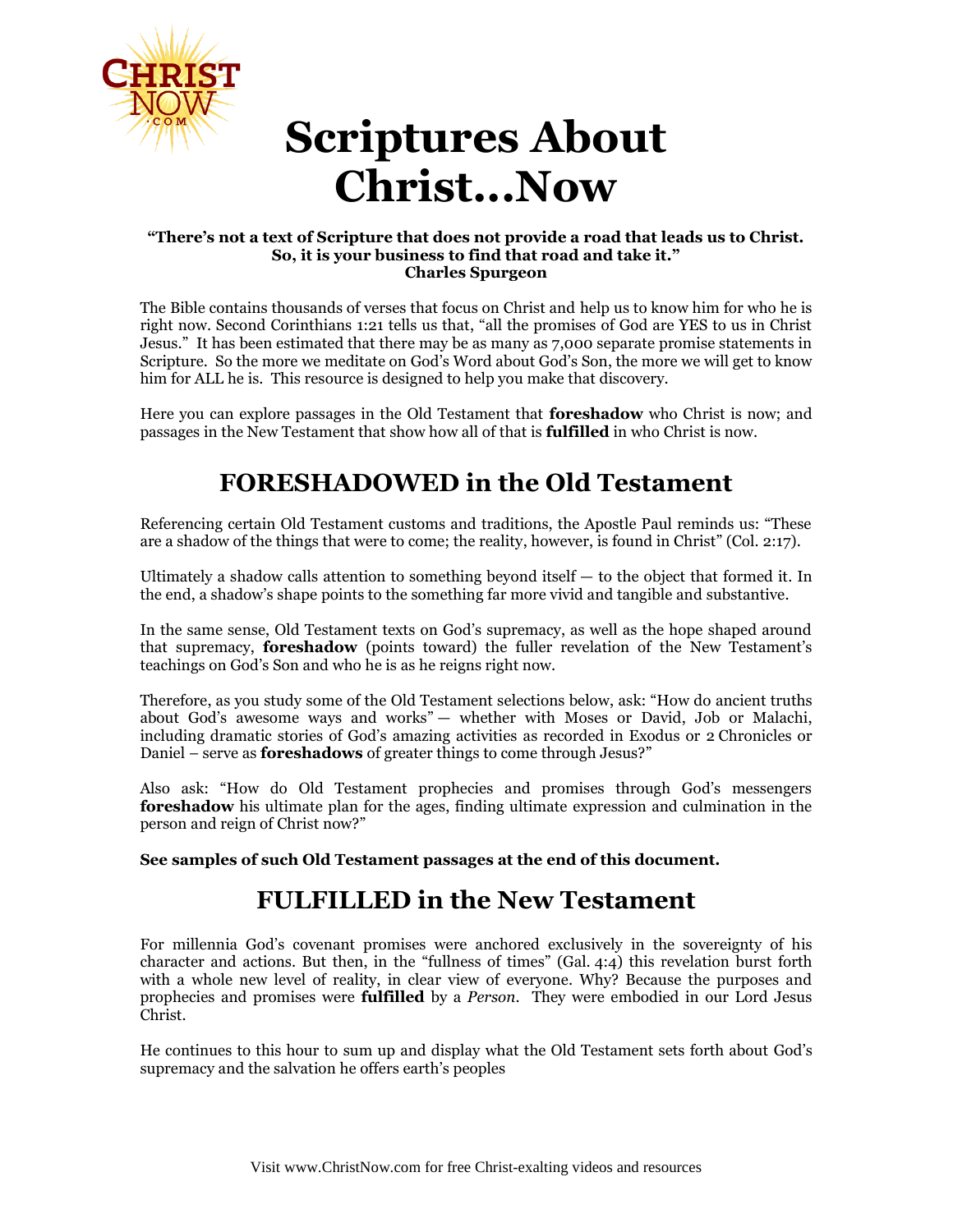Christians are convinced that Jesus **fulfills** in himself everything the Bible claims about God's greatness and everything guaranteed by God's Kingdom. God's Son became and remains the promised Savior who, by virtue of his incarnation, crucifixion, resurrection and ascension to the Father's right hand now holds preeminence in the universe. Today he reigns as the Person the Church unanimous confesses as "Lord of all" (Acts 10: 36; 1 Cor. 12:3; Rom. 10:9; Phil. 2:11).

**See samples of such New Testament passages at the end of this document.**

# **Reflecting on Scriptures about Christ...***Now*

Take time to reflect on the passages below, maybe selecting just one a day. Each time you do, make it your mission to mine-out of the verses at least one insight into who Christ is right now – **foreshadowed** in the Old Testament passages or **fulfilled** in the New Testament passages.

You might want to keep a journal, writing down a sentence or two about who Christ is, based on your moments of reflection on the text for that day. After a few weeks, look back over your discoveries and let them increase your devotion to King Jesus.

*Please note*: Only chapter references are given for each theme. Even though in some cases the theme title that's suggested for a chapter applies to only to a portion of the text, reading the entire chapter will ensure a better grasp of the context. In turn, this will help you gain a more accurate interpretation of the verses that relate to Christ.

# **Who Christ Is Now: FORESHADOWED in the Old Testament**

#### **GENESIS**

- 1-2 God's Creation Mandate to Adam and Eve
- 6-9 God's Judgment and Re-creation Under Noah
- 15 God's Covenant with Abraham for the Nations
- 28 God's Covenant with Jacob Before an Open Heaven
- 45 God Brings Deliverance Through Joseph
- 49 The Hope that God Gives to Judah's King

#### **EXODUS**

- 3-4 God's Commission and Mission for Moses
- 15 Moses and Miriam Praise God's Supreme Victory
- 17 God Delivers Israel Out of Destruction Through Moses
- 23 The Angel of the Lord Takes His People forward
- 24 Moses Confirms God's Covenant with the People
- 32-34 The Reclamation of Israel Through the Intercession of Moses

#### **LEVITICUS**

26 — God Is Sovereign Both In Reward and Punishment

#### **NUMBERS**

- 9-10 Led By God with a Cloud and a Trumpet
- 16-17 God Vindicates Aaron as High Priest
- 24 Two Oracles from Balaam about God's Kingdom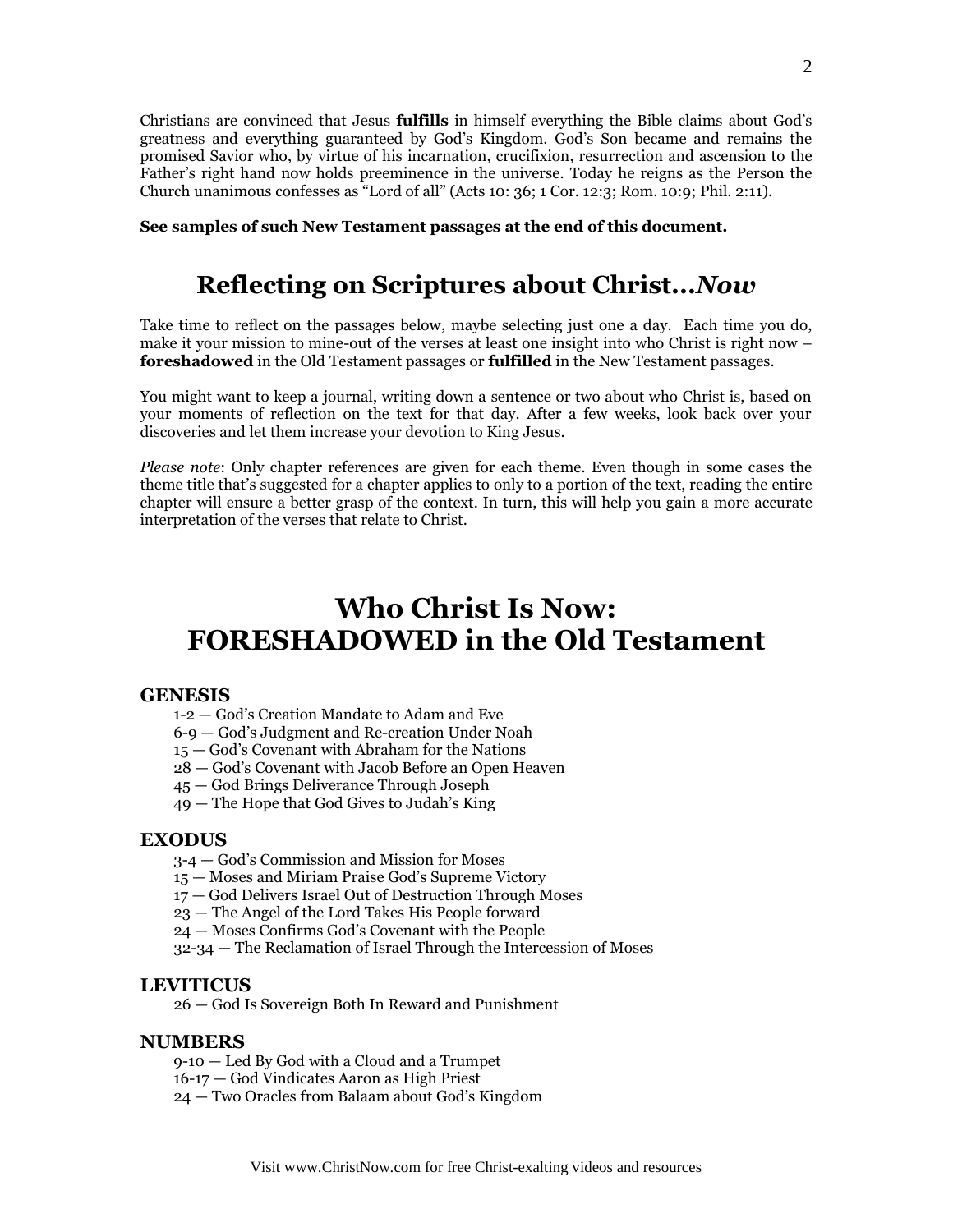#### **DEUTERONOMY**

8 — Honor God for His Supremacy

10-11 — Hold Fast to God in His Supremacy

30 — Return to God and His Supremacy

33 — Moses Sets Great Hope in God Before the People

#### **JOSHUA**

1-4 — God's Commission and Mission for Joshua

5-6 — God's Supremacy Manifested Over a City

24 — Renewing a Covenant with God Full of Hope

#### **JUDGES**

5 — Deborah's Song about God's Deliverance

6-7 — God Leads the People Through Gideon

#### **1 SAMUEL**

7 — Samuel Rules the People at Mizpah 16-17 — David Anointed as King of all God's People

#### **2 SAMUEL**

5 — the Nation Unites Under the Headship of David

7 — God's Covenant with His King

23 — How God's King Rules

#### **1 KINGS**

8 — The King Dedicates a Center of Worship 18-19 — The Prophet Proclaims the Supremacy of God

#### **2 KINGS**

4-5 — The Prophet Demonstrates the Supremacy of God

#### **1 CHRONICLES**

12 — The King and His Army 28-29 — Focusing the People on the Glory of God

#### **2 CHRONICLES**

14-15 — God's King Experiences His Sovereignty in Revival

17, 20 — God's King Experiences His Sovereignty in Battle

29-32 — God's King Experiences His Sovereignty in Transformation

34-35 — God's King Experiences His Sovereignty in Reformation

#### **EZRA**

1, 3, 9 — Recovery and Renewal under God's Chosen Leader

#### **NEHEMIAH**

1, 2, 4 — Restoration and Reconstruction under God's Chosen Leader

#### **ESTHER**

4 — Esther Has Come to the Kingdom for Such a Time

#### **JOB**

1, 2, 13, 19, 33, 38, 42 — How Job Discovers Hope in the Supremacy of God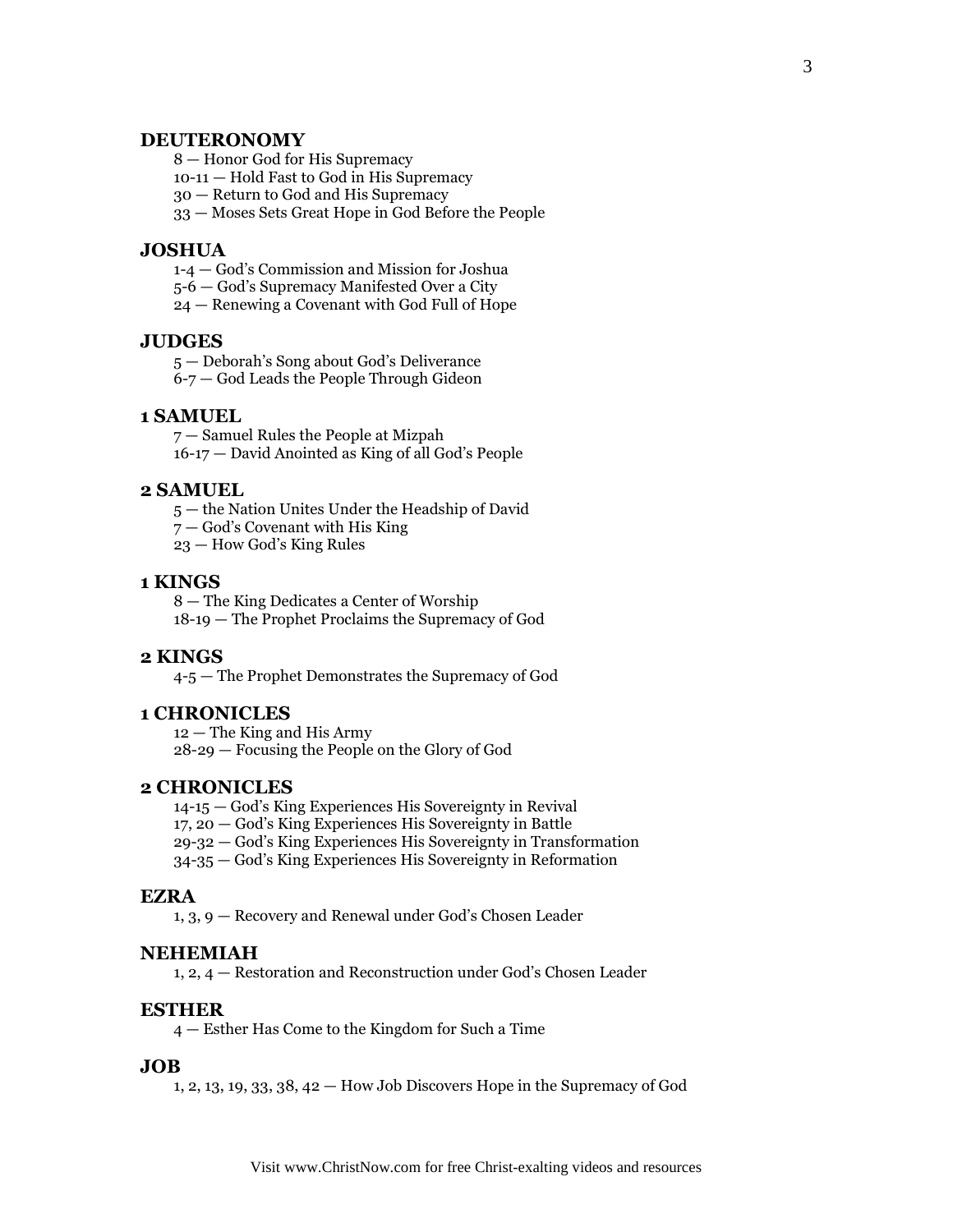#### **PSALMS**

- The King Is Installed Before the Nations
- The King Finds Joy at the Throne
- God Gives Victories to His King
- God Conquers His People by His Word
- God's Benediction on His King
- God Answers the Prayers of His King
- The King forsaken, Restored and Proclaimed to the World
- The King as a Shepherd
- Open Wide to the King of Glory
- God's Sovereign Hand upon His People
- Our Destiny Depends on God's Reign
- A Song of Praise to God's King
- Be Still and Know that God Reigns
- The King's Victory Parade
- The Full Extent of the King's Dominion
- Appealing to God's Right Hand
- God's Sovereignty in Revival
- God's Sovereignty in Revival
- God's Covenant Promises to His King
- The Appointed Time for Kingdom Work
- The King at God's Right Hand
- When the Rejected Stone Becomes the Capstone
- God Blesses His People Through His King
- God Gives Victory to His King

#### **PROVERBS**

2-4 — God's Wisdom Personified and Ruling in All of Life

— God's Wisdom Personified and Reigning Ever Since Creation

#### **ECCLESIASTES**

11-12 — Because He Is Sovereign, Make God Your Highest Passion

#### **SONG OF SOLOMON**

1-7 — A Drama Revolving Around Consuming Passion for a King

#### **ISAIAH**

- The Mountain of the Lord In the Day of the Lord
- A Kingdom Glorious and Beautiful
- A Son Is Given to Carry the Kingdom forward
- 25-27 Celebrating the Fruits of Heaven's Sovereignty
- The Lord Will Arise as King
- Prepare a Highway for the King
- The Servant of the Lord Advances the Kingdom of the Lord
- Israel's Only Savior Gives Them Great Hope
- A Earthly King Exhibits What Heaven's King Will Do
- The Servant of the Lord Redeems and Restores the Nations
- God Vindicates His Redeemer
- God's People Awake and Sit Enthroned with Him
- 53-54 God's Redeemer Suffers But then Triumphs
- God's Glory Rises upon the Nations When God Reigns
- The Lord's Anointed Messenger Proclaims the Coming Kingdom
- 63-64 God's Day Exhibits Sovereign Judgment and Redemption
- 65-66 God Reigns Supreme over a New Heaven and Earth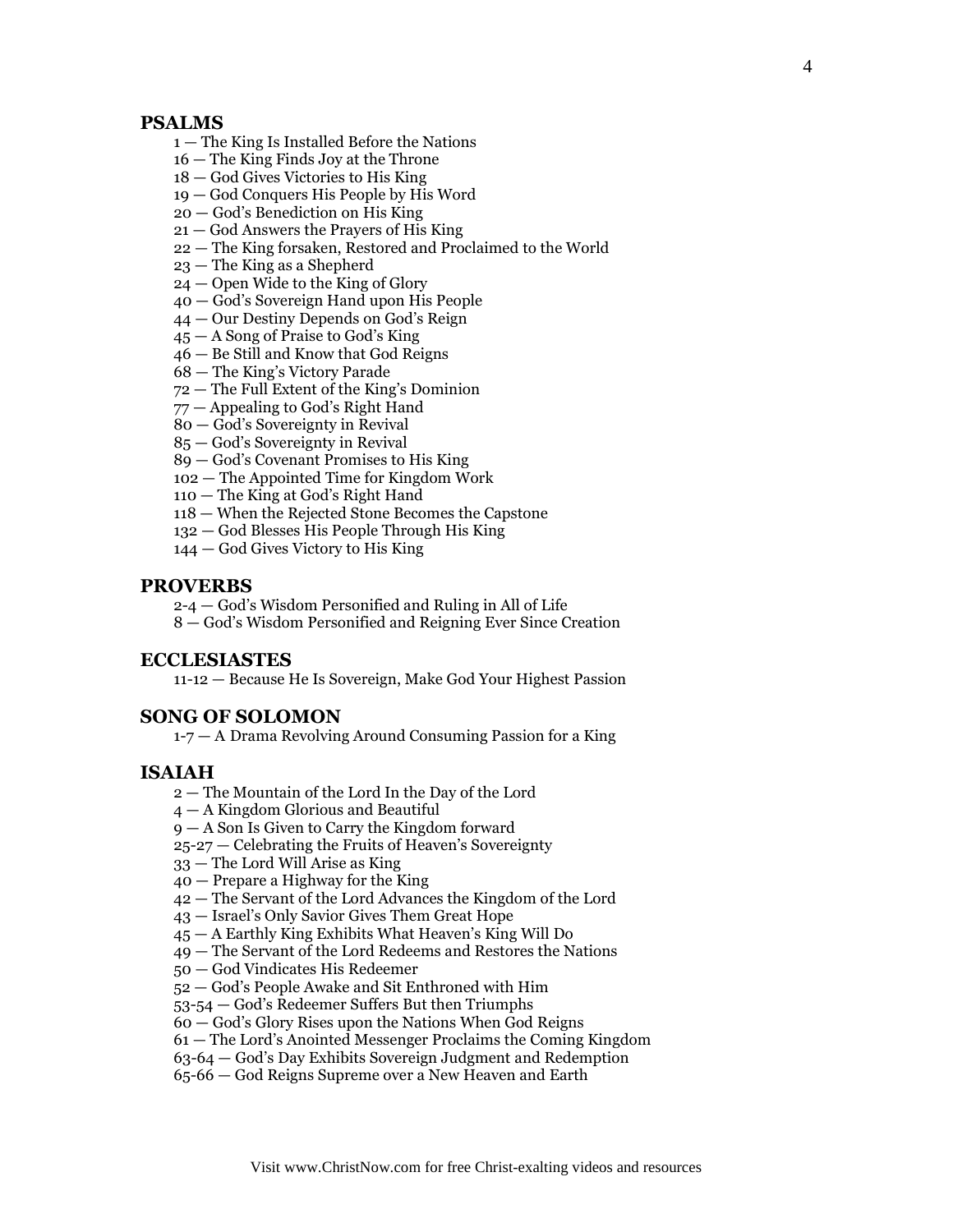#### **JEREMIAH**

1 — a Prophet Called to Bring Divine Revolution to the Nations

23 — a King Raised Up to Rule Wisely

30-31 — the Supremacy of God Revealed In the Restoration of His People

33 — When God Performs Great and Mighty Things for His People

50 — When God Triumphs Over the Enemy of His People

#### **LAMENTATIONS**

3 — I Have Hope Because God Is Supreme over All Trouble

#### **EZEKIEL**

20 — When God Shows His Supremacy, He Shows His Holiness

34 — How the Chief Shepherd Takes Charge of His Sheep

36 — The Multi-Faceted Hope God's Glory Gives to Us

37 — Dry Bones Can Live Again When the King Is on the Throne

43-44 — What Happens When God's Sovereign Presence Is Made Known

#### **DANIEL**

2 — A Rock that Crushes the Kings and Fills the Whole Earth

7 — Before the Nations the Son of Man Enters the Throne Room of God

## **HOSEA**

1-3 — A Marriage Drama that Pictures the Restoration of the Kingdom

14 — Blessings that Come Under the Sovereign Hand of God

#### **JOEL**

2-3 — What Happens When God Roars From Zion

#### **AMOS**

9 — The Throne of Heaven Is Restored

#### **OBADIAH**

1 — The Kingdom Becomes the Lord's alone

#### **JONAH**

2 — The Resurrection of a Prophet to the Nations

3-4 — God's Sovereign Purpose for a Gentile City Prevails

#### **MICAH**

- 4 The Kingdom Above All Kingdoms
- 5 The Ruler of All Is the Least Likely of All
- 7 When God Visits His People with Power

#### **NAHUM**

1 — The Wonderful Message that God Reigns

#### **HABAKKUK**

2 — A Prophet's Vision of Great Hope for the Nations

3 — A Prophet's Prayer with Great Hope for the Saints

#### **ZEPHANIAH**

3 — God Vindicates His People IN the Presence of the Whole Earth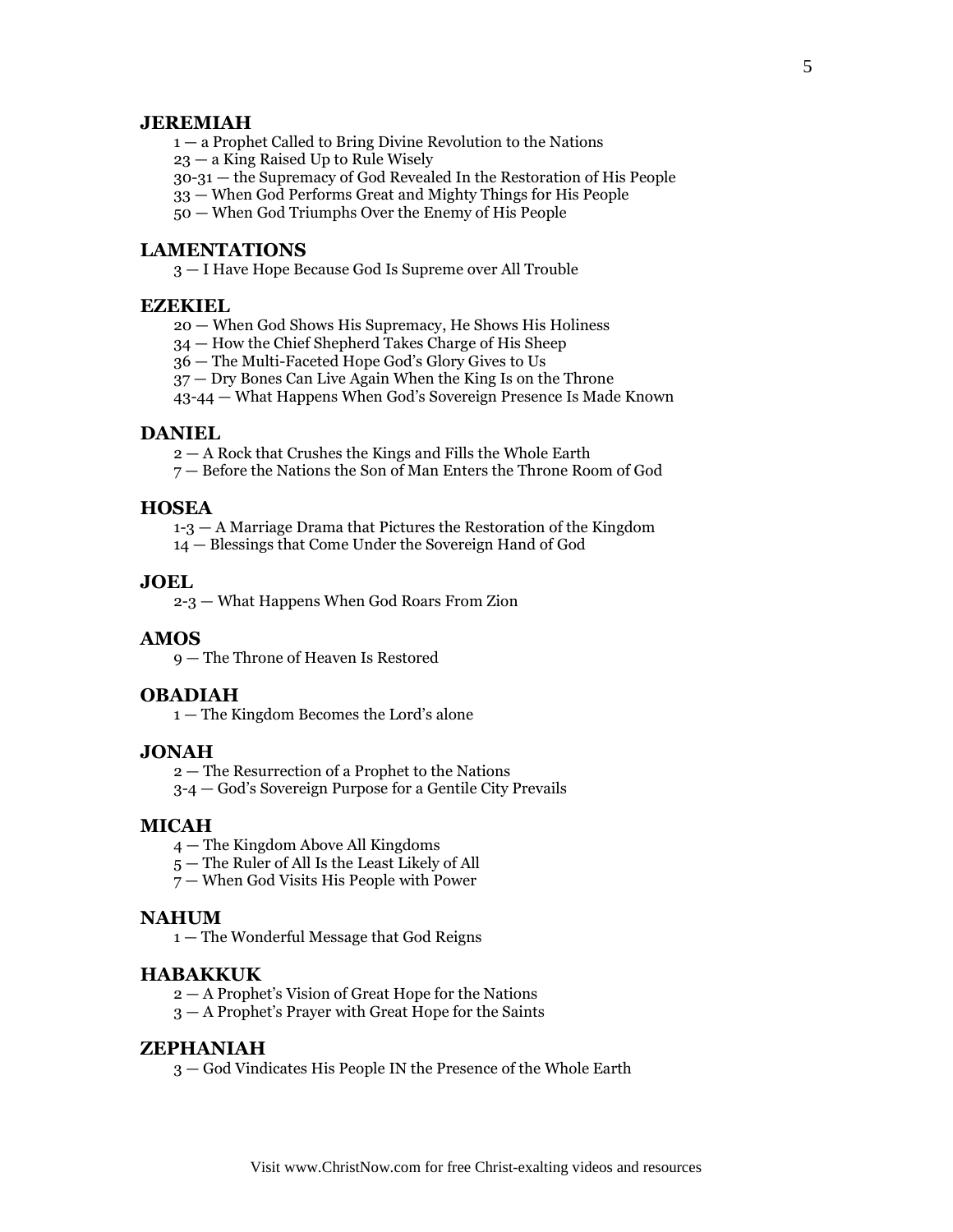#### **HAGGAI**

1-2 — The Temple Is Prepared to Receive the Worship of the Nations

#### **ZECHARIAH**

- The High Priest Is Set Apart to Lead in God's Purposes
- God's Promises of Restoration Through His Ruler
- The Coming of Zion's King Brings Great Hope
- 12-14 Here's What Happens When the Kingdom Is Established

#### **MALACHI**

- The Refiner of God's People Suddenly Appears
- God's Reign Purifies, Heals and Consummates

# **Who Christ Is Now: FULFILLED in the New Testament**

Note: Gospel texts that are repeated by more than one writer are presented in only one of the samplings from the Gospels.

#### **MATTHEW**

- Preparing God's People for God's Messiah
- Christ's Victory over Satan
- 5-7 Living under the Reign of Christ
- Supreme in How He Heals
- The Kingdom Is Forcefully Advancing
- Our Hope IN God's Chosen Servant
- Stories on How the Kingdom Works
- Confessing Christ's Lordship and Following Him
- A Snapshot of the Glory of His Supremacy
- The King Comes in Triumph
- Called to the King's Banquet
- 24-25 The Consummate Display of His Supremacy
- 26-27 Crucified Because of His Claims to Supremacy
- He has All Authority Among the Nations

#### **MARK**

- Supreme over the Sick and Demon-Possessed
- Calling the Powerful to Surrender to Himself

#### **LUKE**

- Mary's Song of Supremacy and Hope
- Zechariah's Song of Supremacy and Hope
- The Angels' Song of Supremacy and Hope
- Simeon and Anna Rejoice in Kingdom Hope
- Jesus' Message of Kingdom Hope
- Jesus Sends Disciples to Proclaim Kingdom Hope
- Kingdom Prayer and the Defeat of Satan
- Serving under the Blessing of His Supremacy
- When the King Rewards His Servants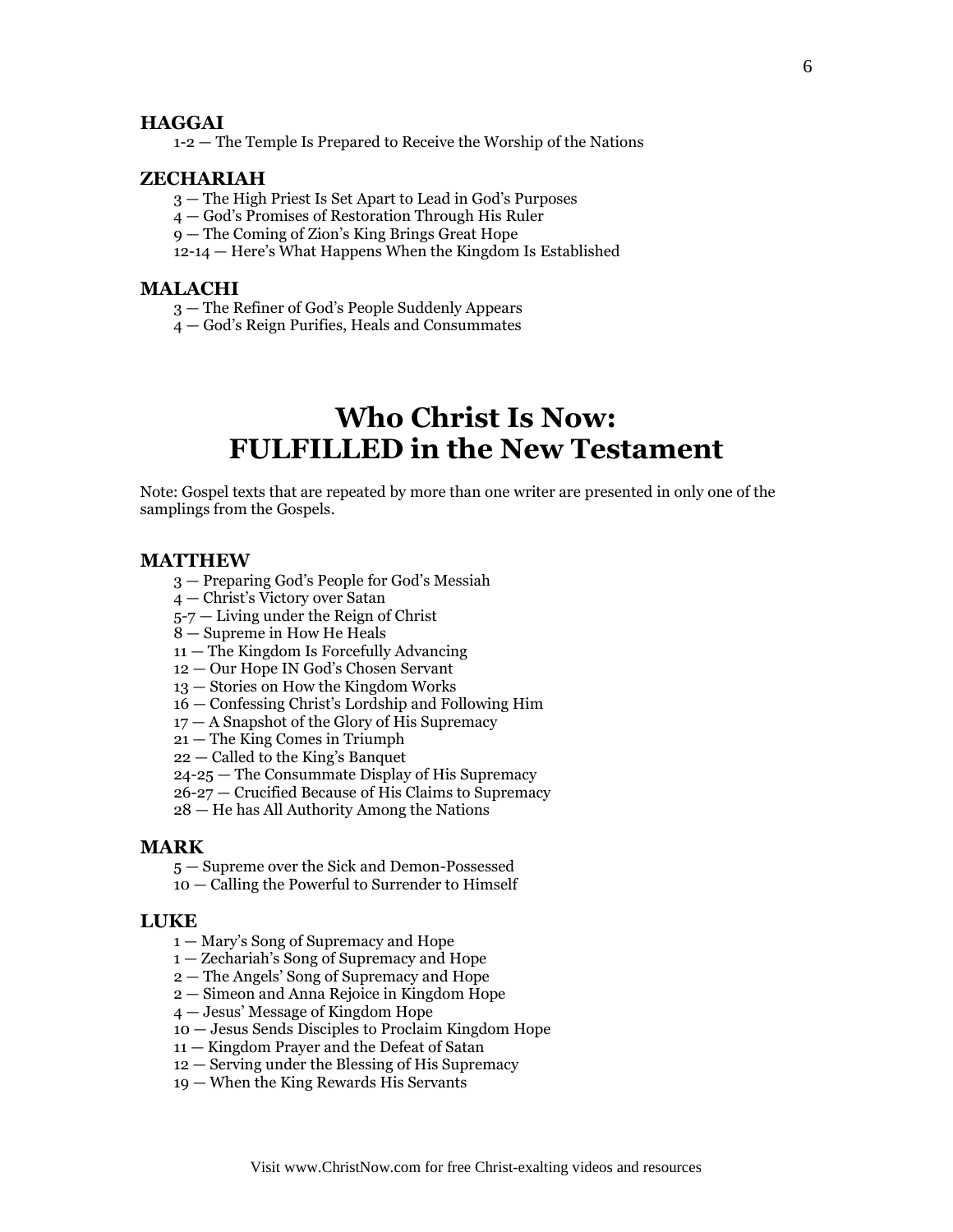22-23 — Kingdom Themes Dominate the Passion of Christ

— Kingdom Talk Dominates Resurrection Day

#### **JOHN**

- The Supremacy of the Eternal Word
- God's Promise Whenever the Son Is Lifted Up
- The Son Is Supreme in Life and Judgment
- Consuming and Being Consumed with the Son
- The Shepherd and His Sheep
- The Resurrection Is Found in a Person
- 14-16 Blessings for the Church Tied to the Ascension of Christ
- A Prayer about Supremacy and the Hope Shaped Around It
- Supremacy Displayed in Resurrection Glory

#### **ACTS**

- Preparing His Disciples to Serve Him in His Ascension
- The Spirit Poured Out Manifests the Reign of Christ
- A Message of Hope and Consummation for God's People
- A Prayer of Hope and Kingdom Advance Through God's People
- Peter Proclaims the Hope and Supremacy in Christ
- Gentiles Become Passionate for Christ's Great Glory
- Paul Proclaims to God's People the Hope for the Nations
- Confirming the Sufficiency of Christ's Supremacy
- Paul Proclaims the Risen Christ to Philosophers
- Christ's Kingdom Turns a City Upside Down
- Paul Commissions Messengers of Hope
- The Supremacy of Christ Expressed IN the Conversion of Paul
- The Message of the Kingdom Reaches the Center of the World

#### **ROMANS**

- Paul's Ambitions as a Messenger of Hope
- The World's Denial of Supremacy and Loss of Hope
- Abraham's Hope Foreshadows Ours
- Hope IN Christ Never Disappoints
- Christ Is the Head of a Whole New Race
- Walking in Christ's Resurrection Victory
- Dimensions of the Supremacy of God's Son
- Our Future Glory in Christ Is assured
- God's Sovereignty over His Purposes and Promises in Christ
- The Impact of the Message about the Lordship of Christ
- The Destiny of God's People under the Lordship of Christ
- The Day of the Open Revelation of Christ's Reign
- The Impact of the Message of Hope among the Nations
- A Benediction of Supremacy and Hope

#### **CORINTHIANS**

- Proclaiming the Power and Wisdom of God in Christ
- Laboring for Christ with the Consummation in View
- 12-14 The Lordship of Christ and the Gifts of the Spirit

— Christ's Supremacy Displayed in Resurrection and Consummation

#### **CORINTHIANS**

- Christ's Resurrection Power in the Ministry of Paul
- The Missionary Manifestations of Christ's Reign
- The Hope of Triumph Christ Gives His Servants
- Our Destiny as New Creations in Christ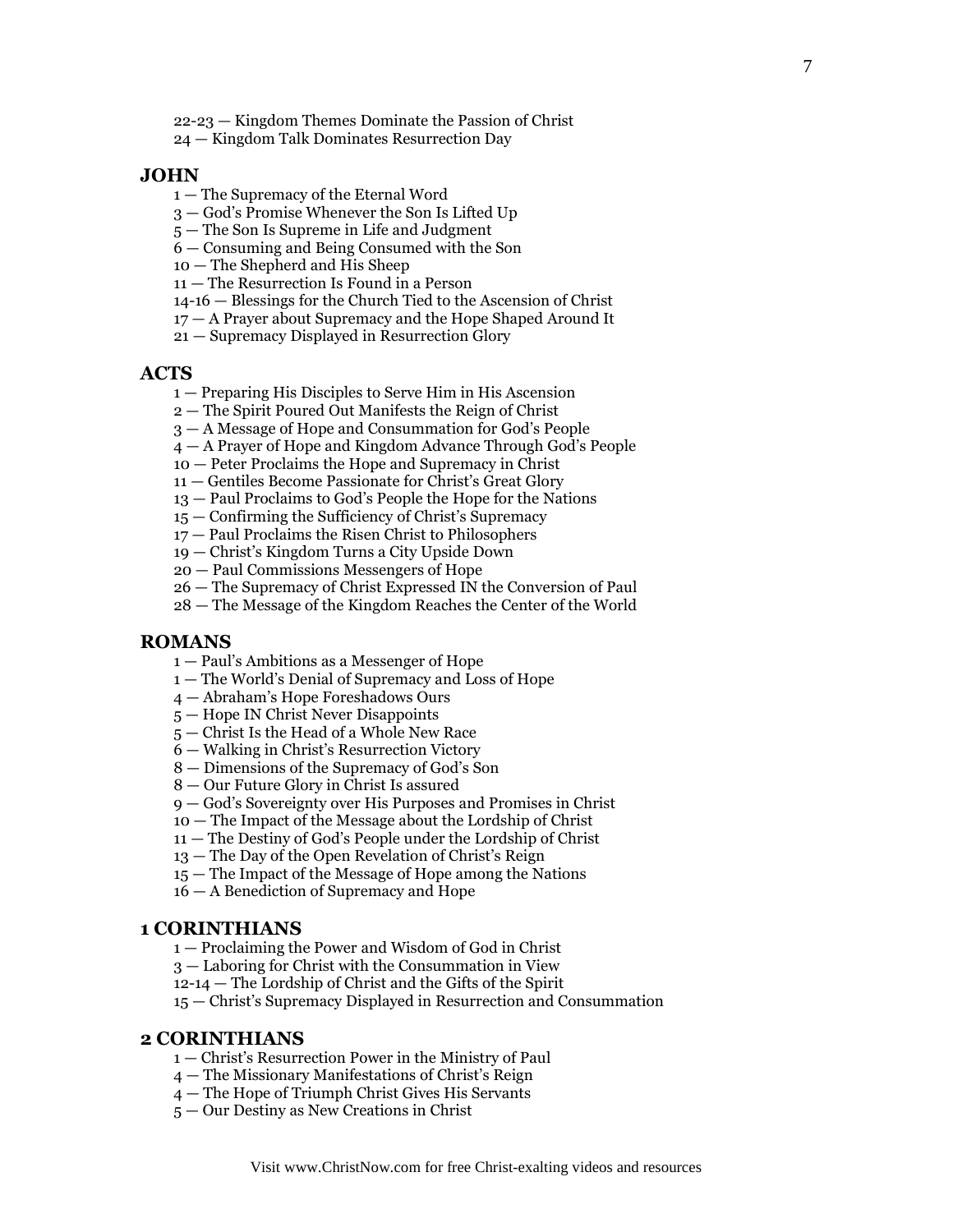- 10 Bringing Every Thought into Obedience to Christ
- 11 Bringing Every Affection into Obedience to Christ

#### **GALATIANS**

- 1-2 Called to Proclaim the Exclusivity and Sufficiency of God's Son
- 3 Promises Given and Culminated in God's Son
- 5 Freedom under the Lordship of God's Son

#### **EPHESIANS**

- 1 Everything Summed Up in God's Son
- 1 Prayer for a Fuller Revelation of the Supremacy of God's Son
- 2 Seated with Christ in His Reign in the Heavenlies
- 3 Proclaiming the Unsearchable Riches of Christ
- 3 Prayer for a Greater Experience of Christ's Supremacy
- 4-5 How the Church Manifests the Headship of Christ
- 6 Clothed in the Victory Christ Brings Us

#### **PHILIPPIANS**

- 1 A Consuming Passion for God's Son
- 2 Celebrating Why the Son Receives all the Glory
- 3 Laying Hold of a Life Wrapped Up IN Christ

#### **COLOSSIANS**

- 1 Defining Major Dimensions of Christ's Person and Reign
- 2 How the Church Expresses the Headship of Christ
- 3 How Discipleship Flows Out of the Reign of Christ

#### **1 THESSALONIANS**

1 — The Impact of the Message of Christ ON the Nations

4-5 — The Victorious Return of Christ and Its Implications for Saints

#### **2 THESSALONIANS**

1-2 — When Christ's Supremacy Is Finally Revealed to All the Nations

#### **1 TIMOTHY**

- 1-2 Christ's Glory Displayed Through Proclamation and Prayer
- 3 The Mystery of Christ's Supremacy Defined

6 — Service to Christ Lived Out with the Hope He Gives

#### **2 TIMOTHY**

- 1 Fan into Flame Your Mission for Christ
- 3-4 The Lordship of Christ Helps Us Persevere In Hope

#### **TITUS**

2-3 — God's Grace Rules Because of the Work of God's Son

#### **PHILEMON**

1 — The Message of Christ Brings about Social Reform

#### **HEBREWS**

- 1-2 God's Son Speaks Sitting at His Right Hand
- 3 Jesus: The Builder of the People of God
- 4-5 Jesus: The Great High Priest over the People of God
- 7-8 Jesus: The Guarantee of a Eternal Covenant with God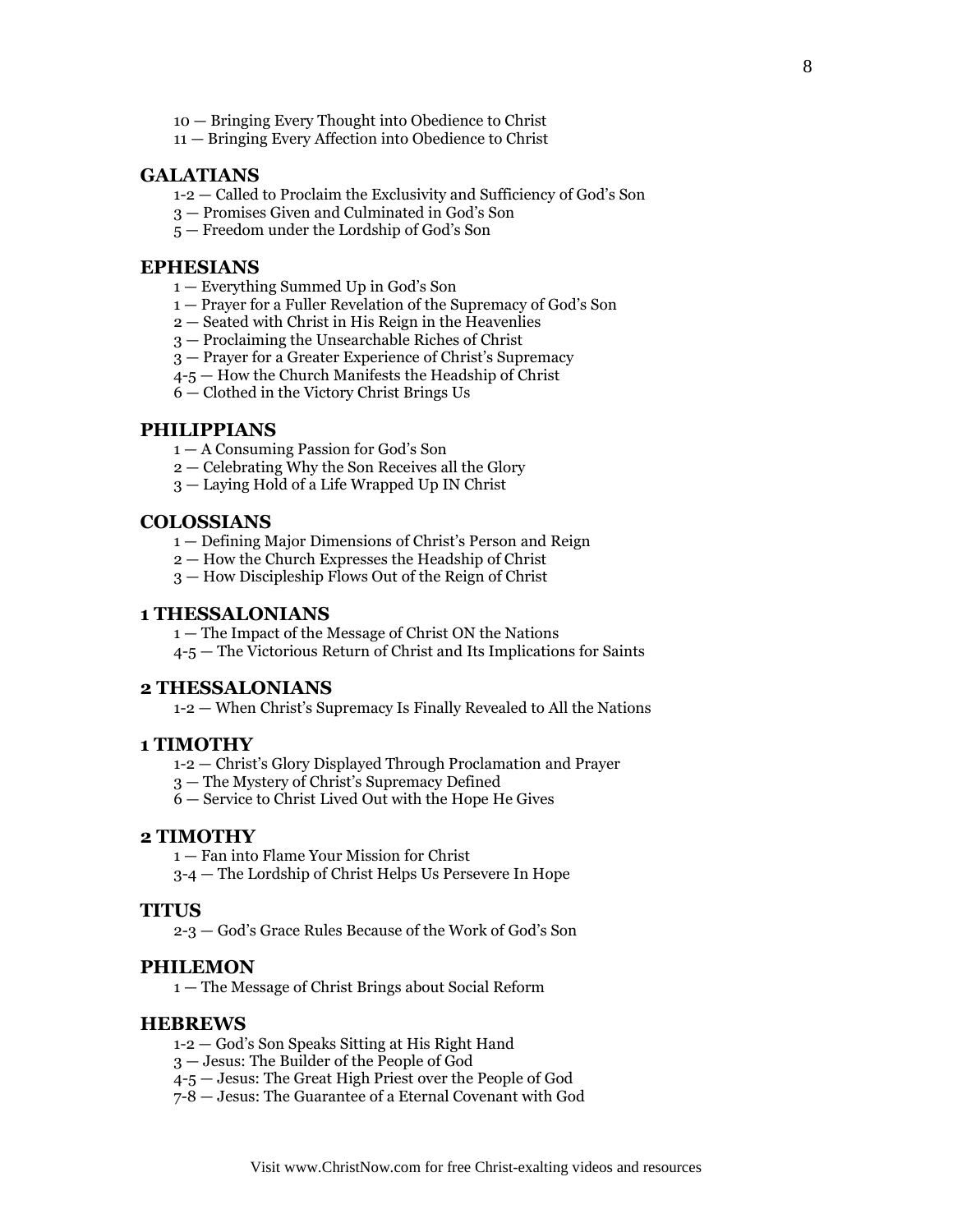9-10 — The Supremacy of Jesus Manifested in His Sacrifice 11-12 — A People of Hope Shaped by the Lordship of Christ

#### **JAMES**

— The Judge Is Ready to Take action

#### **PETER**

- A Living Hope Rooted in a Risen Lord
- Living Stones Built on the Cornerstone
- Saved by the Resurrection of Jesus
- Serving under the Chief Shepherd

#### **PETER**

- Experiencing the Richness of Jesus' Lordship in Our Lives
- The Day When Christ's Supremacy Is Consummated

#### **JOHN**

- Walking in the Presence of the Exalted Son
- He Breaks the Power of Cancelled Sin
- Victory that Overcomes the World Is in Him

#### **JOHN**

— Remain in the Truth about Who Jesus Really Is

#### **JOHN**

— Serving for the Sake of His Name Among the Nations

#### **JUDE**

— Established Forever Before His Throne

#### **REVELATION**

- The Ascended Glory of Our Lord Revealed
- 2-3 Seven Messages from Jesus about His Supremacy
- 4-5 The Lord of History Is Both a Lion and a Lamb
- Multitudes Living under the Leadership of the Lamb
- The World's Kingdom Becomes Christ's Kingdom Forever
- The ascension of Christ and the War in Heaven and on Earth
- The Conquering Lamb Rules on Mt. Zion
- Jesus and His armies Come to Judge the Earth
- Jesus Reigns and Judges Among All the Nations
- 21-22 A New Heaven, Earth and City Where Christ Remains Our All
- A Cry for Jesus to Consummate His Supremacy Soon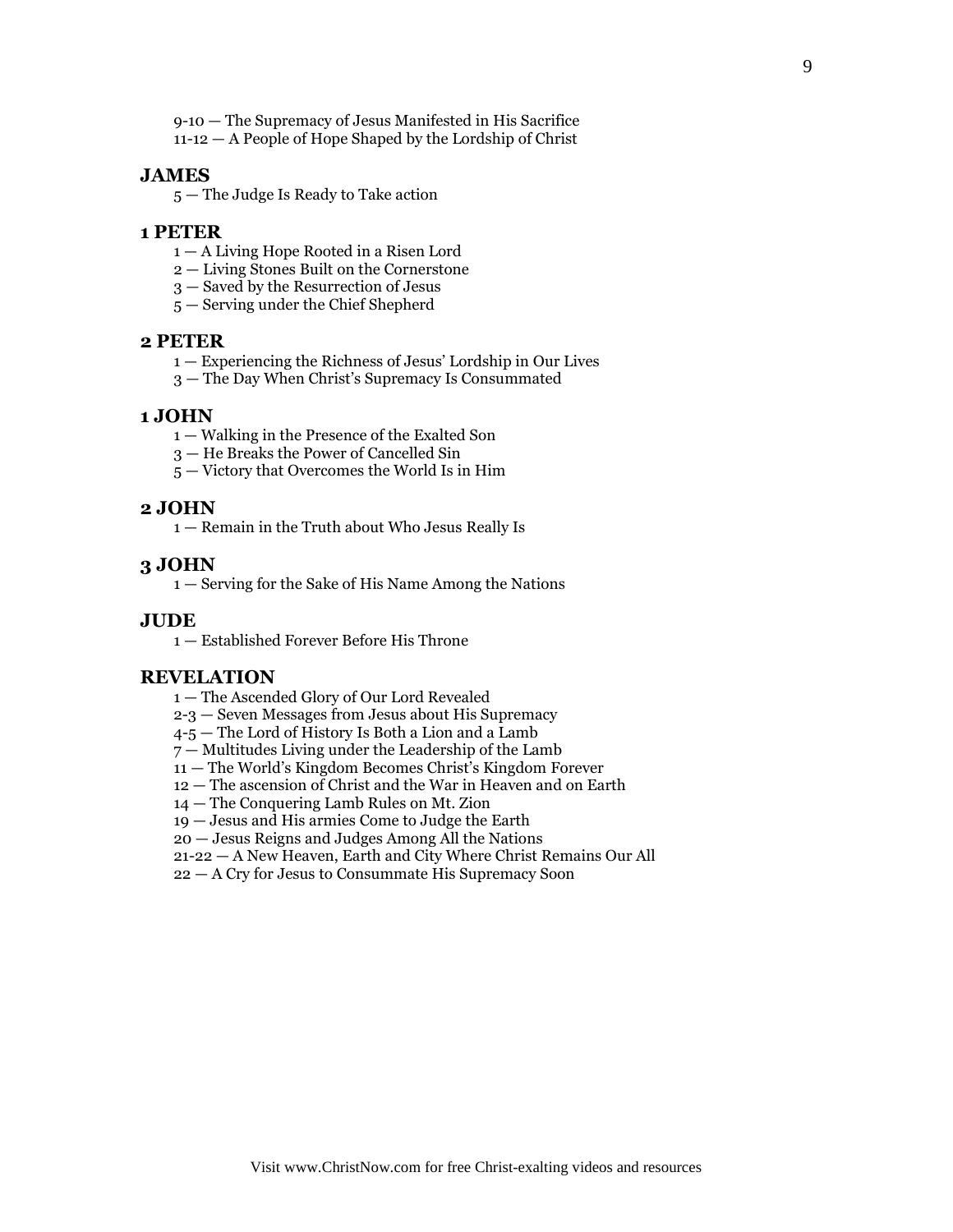# **Christ....Now** FORESHADOWED (samples)

### **Numbers 24: 17-18**

"I see him, but not now; I behold him, but not near. A star will come out of Jacob; a scepter will rise out of Israel...his enemy, will be conquered, but Israel will grow strong.

### **Joshua 5: 13-14**

...he looked up and saw a man standing in front of him with a drawn sword in his hand. Joshua went up to him and asked, "Are you for us or for our enemies?" Neither," he replied, "but as commander of the army of the LORD I have now come." Then Joshua fell facedown to the ground in reverence...

#### **2 Samuel 7: 12-14**

I will raise up your offspring to succeed you, your own flesh and blood, and I will establish his kingdom. He is the one who will build a house for my Name, and I will establish the throne of his kingdom forever. I will be his father, and he will be my son.

#### **Job 19:25-27**

I know that my redeemer lives, and that in the end he will stand on the earth...I myself will see him with my own eyes—I, and not another. How my heart yearns within me!

## **Psalm 2: 6-8**

"I have installed my king on Zion, my holy mountain....You are my son; today I have become your father. Ask me, and I will make the nations your inheritance, the ends of the earth your possession."

#### **Psalm 21: 1-5**

The king rejoices in your strength, LORD. How great is his joy in the victories you give...You came to greet him with rich blessings and placed a crown of pure gold on his head. He asked you for life, and you gave it to him—length of days, for ever and ever...you have bestowed on him splendor and majesty.

#### **Psalm 110:1-4**

The LORD says to my lord: "Sit at my right hand until I make your enemies a footstool for your feet." The LORD will extend your mighty scepter from Zion, saying, "Rule in the midst of your enemies"...You are a priest forever, in the order of Melchizedek."

#### **Song of Solomon 2:3-4**

I delight to sit in his shade, and his fruit is sweet to my taste. Let him lead me to the banquet hall, and let his banner over me be love.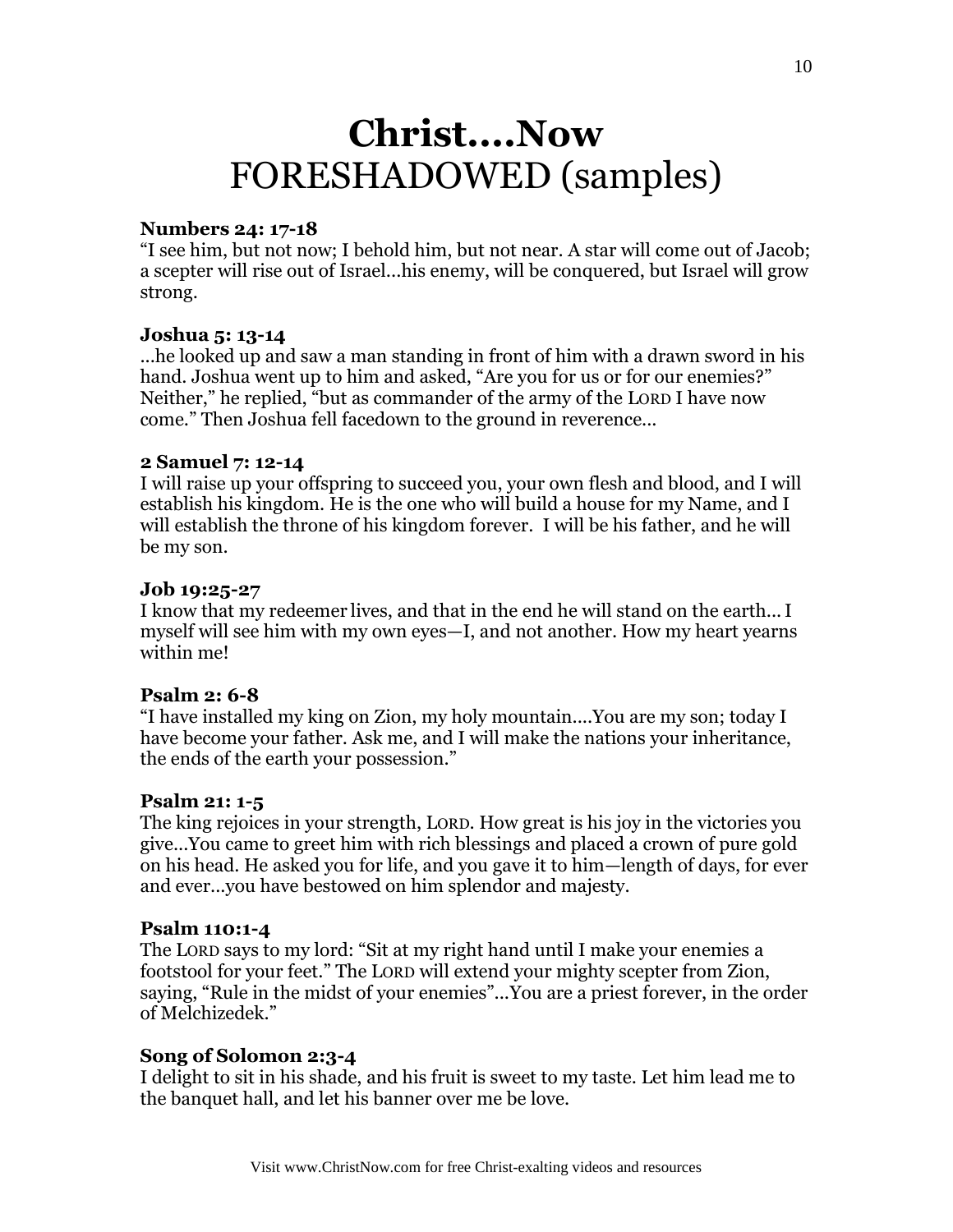# **Isaiah 9: 6-7**

For to us a child is born, to us a son is given, and the government will be on his shoulders. And he will be called Wonderful Counselor, Mighty God, Everlasting Father, Prince of Peace. Of the greatness of his government and peace there will be no end. He will reign on David's throne and over his kingdom, establishing and upholding it with justice and righteousness from that time on and forever.

# **Isaiah 42: 1-4**

Here is my servant, whom I uphold, my chosen one in whom I delight; I will put my Spirit on him,

and he will bring justice to the nations....a smoldering wick he will not snuff out...till he establishes justice on earth. In his teaching the islands will put their hope.

# **Jeremiah 33: 15-16**

In those days and at that time I will make a righteous Branch sprout from David's line; he will do what is just and right in the land. In those days Judah will be saved and Jerusalem will live in safety. This is the name by which it will be called: The LORD Our Righteous Savior.

# **Micah 5:2-4**

But you, Bethlehem Ephrathah, though you are small among the clans of Judah, out of you will come for me one who will be ruler over Israel, whose origins are from of old, from ancient times...He will stand and shepherd his flock in the strength of the LORD, in the majesty of the name of the LORD his God. And they will live securely, for then his greatness will reach to the ends of the earth.

# **Zechariah 9:9-11**

Rejoice greatly, Daughter Zion! Shout, Daughter Jerusalem. See, your king comes to you, righteous and victorious...He will proclaim peace to the nations. His rule will extend from sea to sea and from the River to the ends of the earth. As for you, because of the blood of my covenant with you, I will free your prisoners from the waterless pit.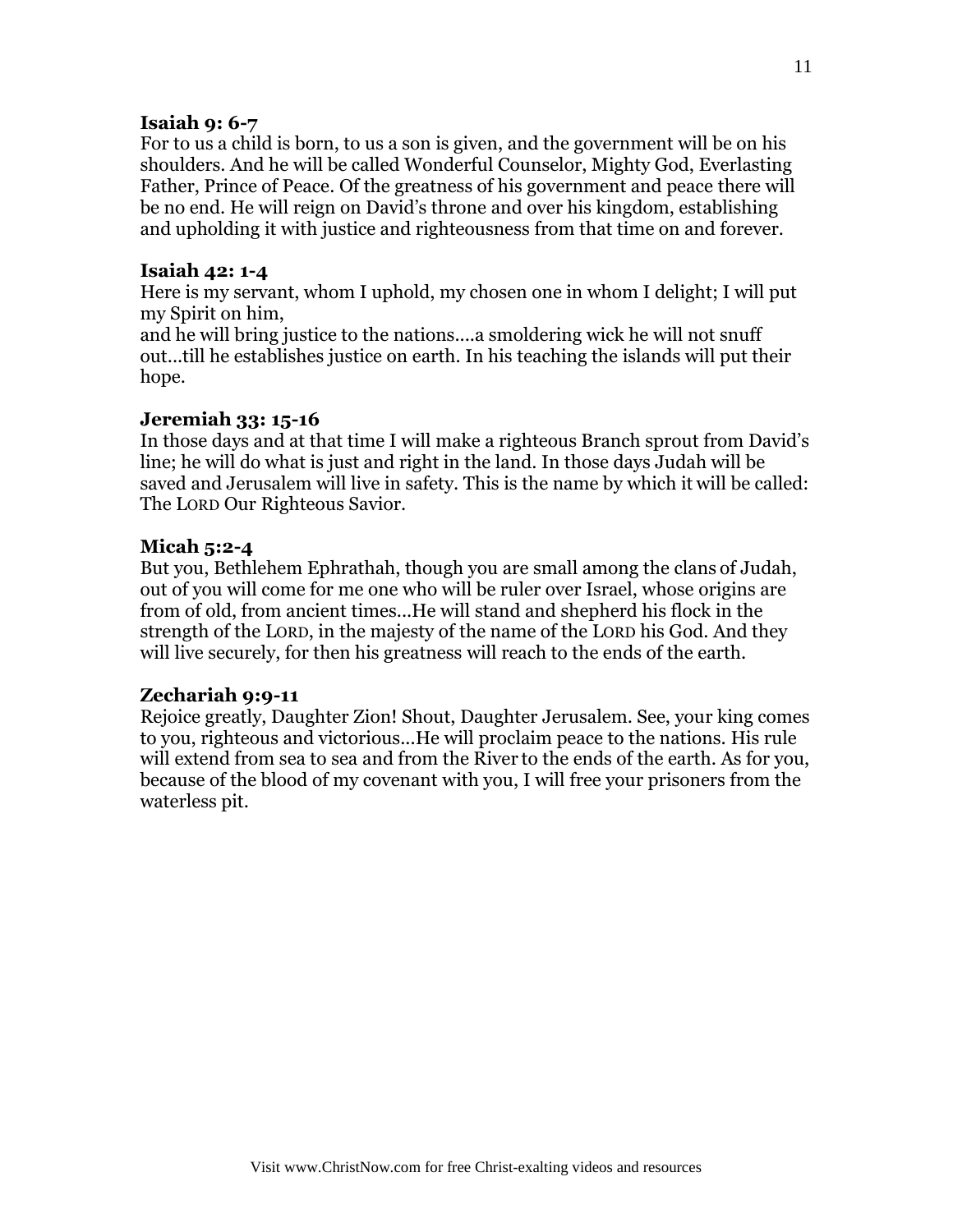# **Christ....Now** FULFILLED (samples)

# **Matthew 3:11-12**

"But after me comes one who is more powerful than I, whose sandals I am not worthy to carry. He will baptize you with the Holy Spirit and fire. His winnowing fork is in his hand, and he will clear his threshing floor, gathering his wheat into the barn and burning up the chaff with unquenchable fire."

# **Matthew 11:27-28**

"All things have been committed to me by my Father. No one knows the Son except the Father, and no one knows the Father except the Son and those to whom the Son chooses to reveal him. Come to me, all you who are weary and burdened, and I will give you rest."

# **Matthew 28:18-20**

Then Jesus came to them and said, "All authority in heaven and on earth has been given to me. Therefore go and make disciples of all nations, baptizing them in the name of the Father and of the Son and of the Holy Spirit, and teaching them to obey everything I have commanded you. And surely I am with you always, to the very end of the age."

# **Luke 24:44-45**

"This is what I told you while I was still with you: Everything must be fulfilled that is written about me in the Law of Moses, the Prophets and the Psalms." Then he opened their minds so they could understand the Scriptures.

# **John 1:14-16**

The Word became flesh and made his dwelling among us. We have seen his glory, the glory of the one and only Son, who came from the Father, full of grace and truth....Out of his fullness we have all received grace in place of grace already given.

# **John 10:27-28**

My sheep listen to my voice; I know them, and they follow me. I give them eternal life, and they shall never perish; no one will snatch them out of my hand. My Father, who has given them to me, is greater than all; no one can snatch them out of my Father's hand. I and the Father are one.

# **John 20:28-29**

Thomas said to him, "My Lord and my God!" Then Jesus told him, "Because you have seen me, you have believed; blessed are those who have not seen and yet have believed."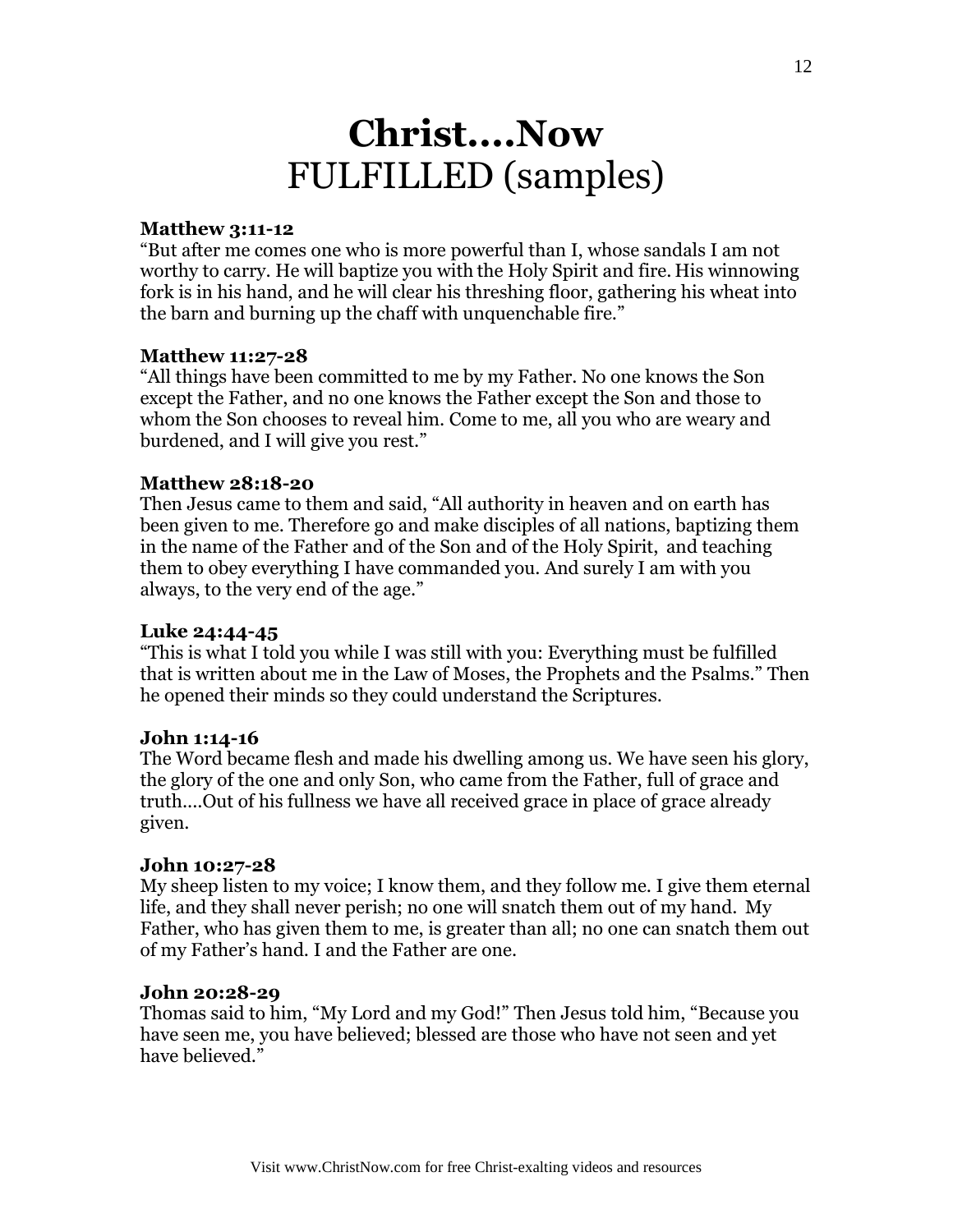# **Acts 2:32-36**

God has raised this Jesus to life, and we are all witnesses of it. Exalted to the right hand of God, he has received from the Father the promised Holy Spirit and has poured out what you now see and hear... Therefore let all Israel be assured of this: God has made this Jesus, whom you crucified, both Lord and Messiah.

# **Romans 8:32-35**

He who did not spare his own Son, but gave him up for us all—how will he not also, along with him, graciously give us all things?...Christ Jesus who died—more than that, who was raised to life—is at the right hand of God and is also interceding for us. Who shall separate us from the love of Christ?

# **Romans 14:8-9**

If we live, we live for the Lord; and if we die, we die for the Lord. So, whether we live or die, we belong to the Lord. For this very reason, Christ died and returned to life so that he might be the Lord of both the dead and the living.

# **I Corinthians 15:20-26**

But Christ has indeed been raised from the dead, the firstfruits of those who have fallen asleep... Then the end will come, when he hands over the kingdom to God the Father after he has destroyed all dominion, authority and power. <sup>25</sup> For he must reign until he has put all his enemies under his feet. The last enemy to be destroyed is death.

# **Ephesians 1:9-10**

**...**he made known to us the mystery of his will according to his good pleasure, which he purposed in Christ, to be put into effect when the times reach their fulfillment—to bring unity to all things in heaven and on earth under Christ.

# **Ephesians 4:8-10**

This is why it says: "When he ascended on high, he took many captives and gave gifts to his people"... He who descended is the very one who ascended higher than all the heavens, in order to fill the whole universe.

# **Philippians 2:9-11**

Therefore God exalted him to the highest place and gave him the name that is above every name, that at the name of Jesus every knee should bow, in heaven and on earth and under the earth, and every tongue acknowledge that Jesus Christ is Lord, to the glory of God the Father.

# **Colossians 1:17-20**

He is before all things, and in him all things hold together. And he is the head of the body, the church; he is the beginning and the firstborn from among the dead, so that in everything he might have the supremacy. For God was pleased to have all his fullness dwell in him, and through him to reconcile to himself all things,